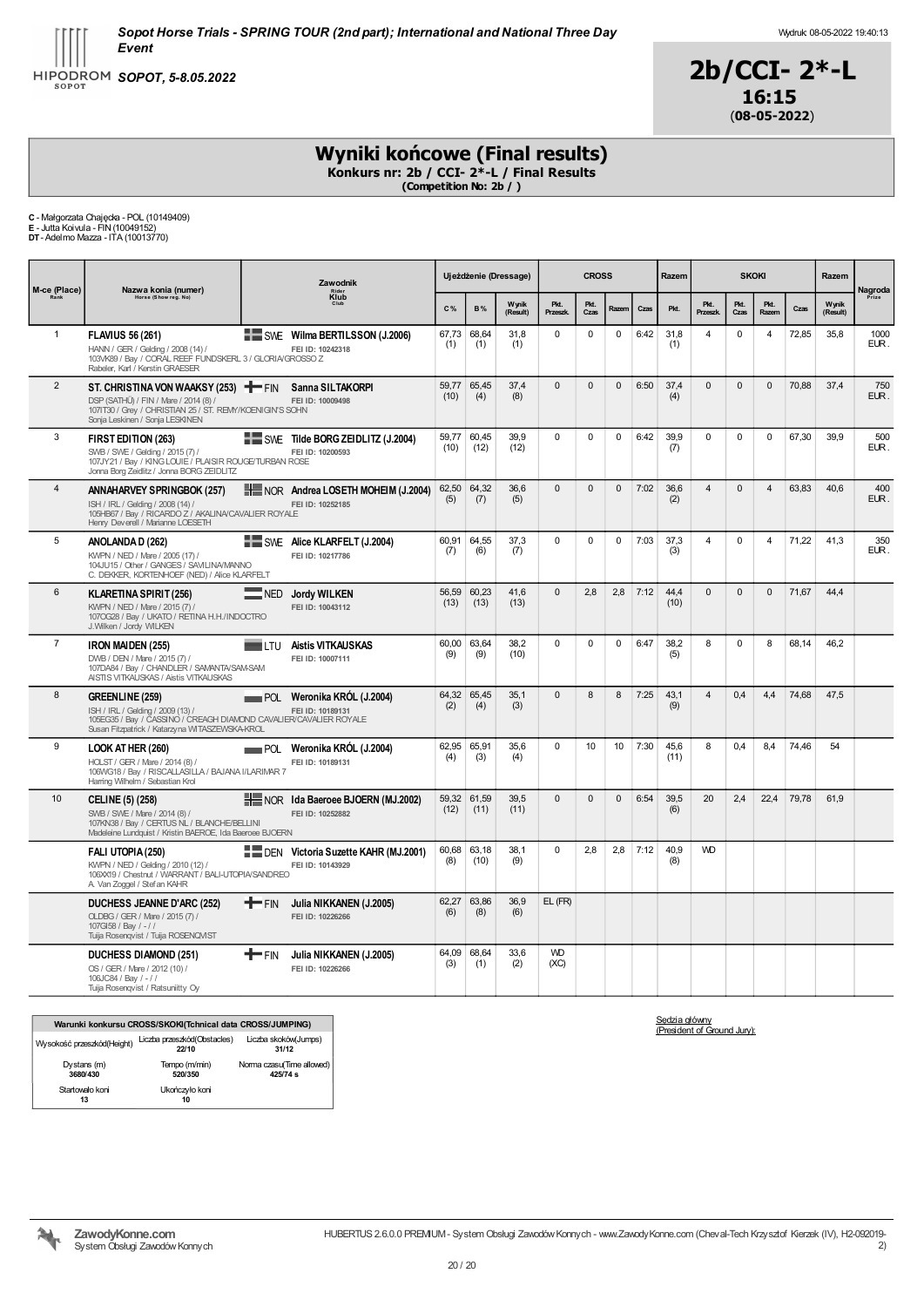



# Wyniki końcowe (Final results)

Konkurs nr: 1c / CCI- 2\*-S / Final Results (Competition No: 1c / )

C - Peter Eck- BUL (10018289) E - Zofia Górska - POL (10048882) DT- Adelmo Mazza - ITA (10013770)

| M-ce (Place)   | Nazwa konia (numer)                                                                                                                                                                               | Zawodnik<br>Rider<br>Klub<br>Club<br>$C\%$ |                                                          |               | Uj eżdżenie (Dressage) |                   |                        | <b>SKOKI</b> |                | Razem | <b>CROSS</b> |                  |              |              | Razem | Nagroda           |               |
|----------------|---------------------------------------------------------------------------------------------------------------------------------------------------------------------------------------------------|--------------------------------------------|----------------------------------------------------------|---------------|------------------------|-------------------|------------------------|--------------|----------------|-------|--------------|------------------|--------------|--------------|-------|-------------------|---------------|
| Rank           | Horse (Show reg. No)                                                                                                                                                                              |                                            |                                                          |               | E%                     | Wynik<br>(Result) | Pkt.<br><b>Przeszk</b> | Pkt.<br>Czas | Razem          | Czas  | Pkt.         | Pkt.<br>Przeszk. | Pkt.<br>Czas | Razem        | Czas  | Wynik<br>(Result) | Prize         |
| $\mathbf{1}$   | <b>EMELIE (209)</b><br>HOLST / GER / Mare / 2012 (10) /<br>107EF68 / Other / CHIN CHAMP / ANISSA/LUCIO SILLA XX<br>Ulrike Schwarz-Nissen / Beeke JANKOWSKI                                        | ■GER                                       | <b>Beeke JANKOWSKI</b><br>FEI ID: 10003707               | 74,09<br>(1)  | 66,59<br>(10)          | 29,7<br>(3)       | $\mathbf 0$            | $\mathbf 0$  | $\mathbf 0$    | 63,85 | 29,7<br>(1)  | $\mathbf 0$      | $\mathbf 0$  | $\mathbf 0$  | 5:02  | 29,7              | 400<br>EUR.   |
| 2              | JAGELLONICA (205)<br>TRAK / FIN / Mare / 2014 (8) /<br>1071T28 / Grey / SPECIAL MEMORIES / JASIOLKA/AJBEK<br>Pirjo Majurin / Pirjo MAJURIN                                                        | $+$ FIN                                    | Sanna SILTAKORPI<br>FEI ID: 10009498                     | 70,23<br>(8)  | 69,77<br>(1)           | 30,0<br>(5)       | $\mathbf{0}$           | $\mathbf{0}$ | $\mathbf{0}$   | 69,38 | 30<br>(2)    | $\mathbf 0$      | $\mathbf{0}$ | $\mathbf{0}$ | 5:05  | 30                | 300<br>EUR.   |
| 3              | GOUVERNEUR (217)<br>KWPN / NED / Gelding / 2011 (11) /<br>105NM19 / Chestnut / SIR SCANDIC / SAMBERINA/WILAWANDER<br>J.W. GREVE, HAAKSBERGEN (NED) / M. KLEINSMAN, BENTELO (NED) / Julia Gilmaier | $\blacksquare$ POL                         | <b>Kamil RAJNERT</b><br>FEI ID: 10004624                 | 70,68<br>(6)  | 68,64<br>(3)           | 30,3<br>(6)       | $\mathbf 0$            | $\mathbf 0$  | $\mathbf 0$    | 70,61 | 30,3<br>(3)  | $\mathbf 0$      | $\mathbf 0$  | $\mathbf 0$  | 5:05  | 30,3              | 200<br>EUR.   |
| 4              | <b>MATS (224)</b><br>SWB / SWE / Gelding / 2012 (10) /<br>106IZ71 / Bay / WISH UPON A STAR / DRUMN IMP/MASTER IMP<br>Henrik Adnervik & Irebast AB / Irebast AB                                    |                                            | <b>EXAMPLE Ebba ADNERVIK</b><br>FEI ID: 10078601         | 70.00<br>(9)  | 67,50<br>(5)           | 31,3<br>(7)       | $\mathbf{0}$           | $\mathbf 0$  | $\mathbf{0}$   | 70,95 | 31,3<br>(4)  | $\mathbf 0$      | $\mathbf{0}$ | $\mathbf{0}$ | 5:07  | 31,3              | 150<br>EUR.   |
| 5              | BLA KONGO (222)<br>SWB / SWE / Gelding / 2015 (7) /<br>107EQ46 / Bay / CRELIDO / DRUMN IMP/MASTER IMP<br>Irebast AB / Irebast AB                                                                  |                                            | <b>EXAMPLE Ebba ADNERVIK</b><br>FEI ID: 10078601         | 67,95<br>(12) | 65.68<br>(13)          | 33.2<br>(13)      | $\mathbf 0$            | $\mathbf 0$  | 0              | 73,43 | 33,2<br>(6)  | $\mathbf 0$      | $\mathbf 0$  | $\mathbf 0$  | 5:09  | 33,2              | 100<br>EUR.   |
| 6              | <b>EXTRAVAGANCE (228)</b><br>HANN / GER / Mare / 2013 (9) /<br>106WA50 / Chestnut / -//<br>Hoswitha Buchner / Megan HEATH                                                                         |                                            | SWE Louise ROMEIKE<br>FEI ID: 10019087                   | 72,27<br>(4)  | 68,86<br>(2)           | 29,4<br>(1)       | 4                      | $\mathbf 0$  | $\overline{4}$ | 70,24 | 33,4<br>(7)  | $\mathbf 0$      | $\mathbf{0}$ | $\mathbf{0}$ | 5:18  | 33,4              | <b>35 EUR</b> |
| $\overline{7}$ | FF PACEMAKER (207)<br>HANN / FIN / Gelding / 2010 (12) /<br>105FW68 / Other / PIUS PACCELLI / MARRAKESH/METTERNICH<br>Pia Karhu / Leppälä, Minna                                                  | +FIN                                       | <b>Tuija ROSENQVIST</b><br>FEI ID: 10058405              | (2)           | 73,64 67,27<br>(6)     | 29,6<br>(2)       | $\overline{4}$         | $\mathbf 0$  | $\overline{4}$ | 66,59 | 33,6<br>(8)  | $\mathbf 0$      | $\mathbf 0$  | $\mathbf 0$  | 5:00  | 33,6              | <b>35 EUR</b> |
| 8              | QUINTUS JUNIOR (220)<br>HOLST / GER / Gelding / 2014 (8) /<br>106YP84 / Chestnut / QUIDAM DE REVEL / NANETT I/COROFINO 2<br>Guenther Fielmann / Anna PAZDZIORA                                    |                                            | <b>POL Mateusz KIEMPA</b><br>FEI ID: 10063864            | 72,73<br>(3)  | 67,95<br>(4)           | 29,7<br>(3)       | $\overline{4}$         | $\mathbf 0$  | $\overline{4}$ | 68,20 | 33,7<br>(9)  | $\mathbf 0$      | $\mathbf{0}$ | $\mathbf{0}$ | 5:00  | 33,7              | <b>35 EUR</b> |
| 9              | FLORENTINA (221)<br>PZHK (W) / POL / Mare / 2008 (14) /<br>106VO76 / Bay / IZAURUS / FLORENCJA/CONTENDER SON<br>Swiecicki Henryk / Piotr RYCHLIK                                                  | <b>POL</b>                                 | Sylwia RYCHLIK<br>FEI ID: 10213013                       | 64,55<br>(17) | 65,45<br>(14)          | 35,0<br>(15)      | $\mathbf 0$            | $\mathbf 0$  | 0              | 60,57 | 35<br>(10)   | $\mathbf 0$      | 0            | 0            | 5:03  | 35                |               |
| 10             | HORATA (218)<br>PZHK (M) / POL / Mare / 2012 (10) /<br>106PT99 / Grey / -//<br>SK Walewice Sp. z o.o. / Malgorzata GARUS                                                                          | POL                                        | Jacek RAJNERT (J.2005)<br>FEI ID: 10234473               | 62,05<br>(24) | 66,82<br>(9)           | 35.6<br>(17)      | $\mathbf{0}$           | $\mathbf{0}$ | $\mathbf{0}$   | 68,93 | 35.6<br>(11) | $\mathbf{0}$     | $\mathbf{0}$ | $\mathbf 0$  | 4:53  | 35,6              |               |
| 11             | <b>GO JACK (215)</b><br>HANN / GER / Gelding / 2011 (11) /<br>105UL54 / Chestnut / - / /<br>Steffen Engfer / Izabela DUL                                                                          | POL                                        | Karolina MIS (J.2006)<br>FEI ID: 10231599                | (23)          | 62,95 65,00<br>(16)    | 36,0<br>(20)      | $\mathbf 0$            | $\mathbf 0$  | 0              | 66,76 | 36<br>(12)   | $\mathbf 0$      | 0            | 0            | 5:05  | 36                |               |
| 12             | GRACJA (216)<br>PZHK (SP) / - / Mare / 2012 (10) /<br>107EF27 / Bay / CHACCO FLY / GOLDMARIE/CARRY GOLD<br>- / Magdalena BORKOWSKA                                                                |                                            | POL Zuzanna BORKOWSKA (J.2005)<br>FEI ID: 10231600       | (13)          | 67,50 67,05<br>(7)     | 32,7<br>(9)       | $\overline{4}$         | $\mathbf{0}$ | $\overline{4}$ | 70,49 | 36,7<br>(15) | $\Omega$         | $\mathbf{0}$ | $\mathbf{0}$ | 5:12  | 36,7              |               |
| 13             | <b>AMARIS (206)</b><br>DSP (BRAND) / GER / Mare / 2012 (10) /<br>106ZP57 / Grey / ARCTIC / CHARLOTT/COMPLIMENT<br>Hans-Joachim Nitschke / Elmo JANKARI, Sanna SILTAKORPI                          | a.                                         | FIN Sanna SILTAKORPI<br>FEI ID: 10009498                 | 69,77<br>(10) | 64,32<br>(19)          | 33,0<br>(11)      | $\overline{4}$         | $\Omega$     | $\overline{4}$ | 71,78 | 37<br>(16)   | $\Omega$         | $\mathbf 0$  | 0            | 5:10  | 37                |               |
| 14             | <b>WATERLOO (213)</b><br>PZHK (SP) / - / Male / 2011 (11) /<br>107EU61 / Chestnut / COROFINO A / 616009640005193/<br>Grabowski Mariusz / Paula MANCZAK                                            |                                            | <b>POL Ewa SCHWEITZER-WOJCIESZEK</b><br>FEI ID: 10233755 | (25)          | 60,68 63,86<br>(21)    | 37,7<br>(27)      | $\mathbf{0}$           | $\mathbf{0}$ | $\mathbf{0}$   | 71,82 | 37,7<br>(17) | $\mathbf{0}$     | $\mathbf{0}$ | $\mathbf{0}$ |       | 5:09 37,7         |               |
| 15             | <b>EVENTER DE VISION (201)</b><br>- / DEN / Gelding / 2015 (7) /<br>1071S66 / Bay / -//<br>Vivan Ryslinge / Vivan Mary RYSLINGE                                                                   |                                            | <b>DEN Vivan Mary RYSLINGE</b><br>FEI ID: 10127395       | (16)          | 64,77 66,14<br>(12)    | 34,5<br>(14)      | 4                      | 0            | $\overline{4}$ | 72,02 | 38.5<br>(18) | $\mathbf 0$      | 0,4          | 0,4          | 5:20  | 38,9              |               |
| 16             | <b>KROGARDEN TENOR (204)</b><br>DWB / DEN / Gelding / 2013 (9) /<br>105WL29 / Bay / LUDWIGS CONCEPT / KROGARDENS FAVORIT/<br>Mchael Pedersen / Katariina LAIHO                                    | $+$ FIN                                    | Anselmi LAIHO (J.2005)<br>FEI ID: 10178469               | (14)          | 66,59 62,50<br>(24)    | 35,5<br>(16)      | $\overline{4}$         | $\mathbf{0}$ | $\overline{4}$ | 68,90 | 39,5<br>(19) | $\mathbf{0}$     | $\mathbf{0}$ | $\mathbf{0}$ | 5:05  | 39,5              |               |
| 17             | <b>ELOGE (223)</b><br>SWB / SWE / Mare / 2014 (8) /<br>106Y152 / Chestnut / SHOOTING STAR / DRUMIN IMP/MASTER IMP<br>Henrik Adnervik/ Irebast AB / Irebast AB                                     |                                            | <b>NEW SWE Ebba ADNERVIK</b><br>FEI ID: 10078601         | (18)          | 64,32 64,55<br>(17)    | 35,6<br>(17)      | $\overline{4}$         | 0            | 4              | 69,77 | 39,6<br>(20) | $\mathbf 0$      | $\mathbf 0$  | 0            | 5:02  | 39,6              |               |



ZawodyKonne.com System Obsługi Zawodów Konnych HUBERTUS 2.6.0.0 PREMIUM- System Obsługi ZawodówKonnych - www.ZawodyKonne.com (Cheval-Tech Krzysztof Kierzek (IV), H2-092019-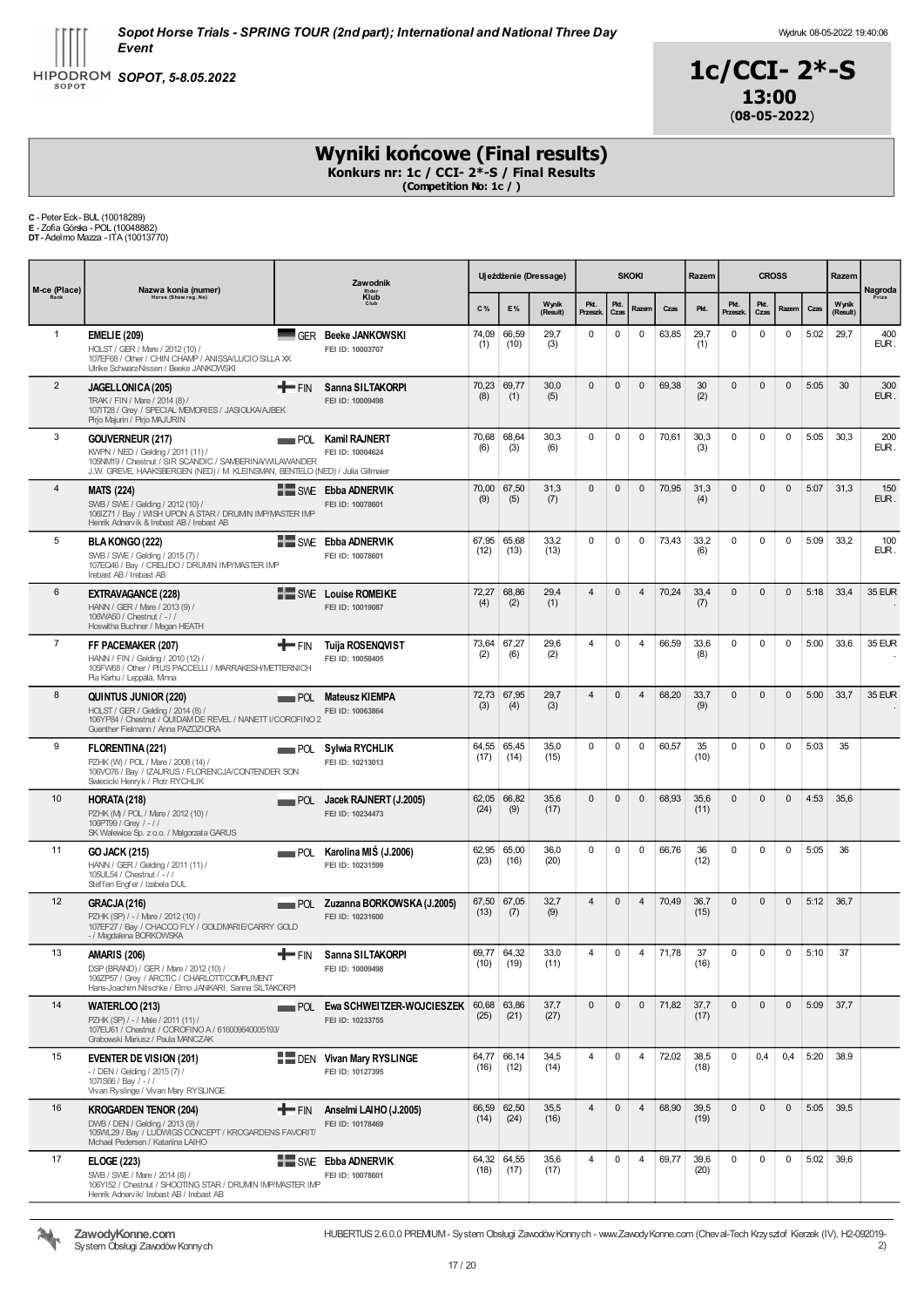| Zawodnik<br>M-ce (Place)<br>Nazwa konia (numer)<br>Klub<br>Horse (Show reg. No) |                                                                                                                                                                                                      | Uj eżdżenie (Dressage) |                                                                           |               | <b>SKOKI</b>  |                         |                        | Razem          | <b>CROSS</b>   |       |              | Razem              |              |                |      |                   |                  |
|---------------------------------------------------------------------------------|------------------------------------------------------------------------------------------------------------------------------------------------------------------------------------------------------|------------------------|---------------------------------------------------------------------------|---------------|---------------|-------------------------|------------------------|----------------|----------------|-------|--------------|--------------------|--------------|----------------|------|-------------------|------------------|
|                                                                                 |                                                                                                                                                                                                      |                        |                                                                           | C%            | E%            | Wynik<br>(Result)       | Pkt.<br><b>Przeszk</b> | Pkt.<br>Czas   | Razem          | Czas  | Pkt.         | Pkt.<br>Przeszk    | Pkt.<br>Czas | Razem          | Czas | Wynik<br>(Result) | Nagroda<br>Prize |
| 18                                                                              | ACAPULCO (214)<br>PZHK (SP) / POL / Gelding / 2009 (13) /<br>104VZ58 / Bay / CONCERT / AGUAJA/SAPIECHA<br>BRZOZOWSKI ZENON, STARY JARUZYN (POL) / Paula Manczak                                      |                        | POL Karolina MIŚ (J.2006)<br>FEI ID: 10231599                             | 60,68<br>(25) | 66,59<br>(10) | 36,4<br>(21)            | $\overline{4}$         | $\mathbf{0}$   | $\overline{4}$ | 45,00 | 40,4<br>(21) | $\mathbf{0}$       | $\mathbf{0}$ | $\mathbf{0}$   | 4:56 | 40,4              |                  |
| 19                                                                              | ALLERUPGAARDS FAVORITE CHOICE (200) DEN Casper RASMUSSEN<br>HOLST / DEN / Gelding / 2016 (6) /<br>107QH65 / Grey / FAVORIT ASK / T-MILLION DOLLAR/CORRADO II<br>Jette Jensen / Jette Langholm JENSEN |                        | FEI ID: 10174206                                                          | 69,32<br>(11) | 64,55<br>(17) | 33,1<br>(12)            | 8                      | $\mathbf 0$    | 8              | 66,07 | 41,1<br>(22) | $\mathbf 0$        | $\mathbf 0$  | $\mathbf 0$    | 5:06 | 41,1              |                  |
| 20                                                                              | <b>ENGAS SEVILLA (212)</b><br>NWB / NOR / Mare / 2013 (9) /<br>107LF94 / Other / VOLSTRUPS CASH / SHUBA/GOLDMASTER<br>Kady Veronica Ebbestad Besseberg / Kristin AKERHOLT                            |                        | <b>HE NOR Kristin AKERHOLT</b><br>FEI ID: 10255274 (K030877KRI03)         | 57,27<br>(29) | 60,00<br>(29) | 41,4<br>(29)            | $\mathsf 0$            | $\mathbf 0$    | $\pmb{0}$      | 65,70 | 41,4<br>(23) | $\mathbf 0$        | $\mathbf{0}$ | $\mathbf 0$    | 5:10 | 41,4              |                  |
| 21                                                                              | <b>AMERA (225)</b><br>OS / GER / Mare / 2014 (8) /<br>107EQ59 / Bay / ARKO JUNIOR / ASJA/APOLLO 3430<br>Fritz Kaagst / Irebast AB                                                                    |                        | SWE Henrik ADNERVIK<br>FEI ID: 10078600                                   | 63,18<br>(22) | 61,59<br>(27) | 37,6<br>(26)            | $\overline{4}$         | $\mathbf 0$    | $\overline{4}$ | 65,11 | 41,6<br>(24) | $\Omega$           | $\Omega$     | $\Omega$       | 5:08 | 41,6              |                  |
| 22                                                                              | ARCARDIA 4 (254)<br>HOLST / GER / Mare / 2011 (11) /<br>1061052 / Other / ARAGORN W / P-COMTESSE/CONTENDER<br>Gutsverwaltung Breitenburg / Martina REEMTSMA                                          |                        | <b>GER</b> Martina REEMTSMA<br>FEI ID: 10016676                           | 71,36<br>(5)  | 63,18<br>(22) | 32,7<br>(9)             | $\mathbf{0}$           | $\mathbf{0}$   | $\mathbf{0}$   | 68,89 | 32,7<br>(5)  | $\mathbf{0}$       | 10           | 10             | 5:44 | 42,7              |                  |
| 23                                                                              | <b>SARTRE (202)</b><br>TAF / DEN / Gelding / 2011 (11) /<br>106ZY26 / Bay / HOLSTEINS DELIKAT / SELINA III/HOHENSTEIN 4<br>Ebbe Eide Andersen / Ebbe Eide ANDERSEN                                   |                        | <b>DEN</b> Victoria Suzette KAHR (MJ.2001)<br>FEI ID: 10143929            | 70,45<br>(7)  | 67,05<br>(7)  | 31,3<br>(7)             | 12                     | $\overline{2}$ | 14             | 78,53 | 45,3<br>(26) | $\mathbf 0$        | $\mathbf 0$  | $\mathbf 0$    | 5:10 | 45,3              |                  |
| 24                                                                              | AL PACINO (203)<br>ESH / EST / Gelding / 2012 (10) /<br>106LO61 / Chestnut / AUTOMATIC PILOT / ONITSHA/ORLY CHIN DE MUZE<br>- / Tondi Ratsaspordiklubi                                               | $\blacksquare$ EST     | <b>Maris KANGUR</b><br>FEI ID: 10197639                                   | 60,45<br>(28) | 65,23<br>(15) | 37,2<br>(25)            | 20                     | $\mathsf 0$    | 20             | 70,62 | 57,2<br>(29) | $\mathbf 0$        | $\mathbf{0}$ | $\mathbf{0}$   | 5:14 | 57,2              |                  |
| 25                                                                              | ODESSA (219)<br>PZHK (SP) / POL / Mare / 2015 (7) /<br>107JT20 / Bay / -//<br>Roman Drabinski / Kamil RAJNERT                                                                                        |                        | POL Jacek RAJNERT (J.2005)<br>FEI ID: 10234473                            | 63.64<br>(21) | 62.50<br>(24) | 36.9<br>(24)            | 8                      | $\mathbf 0$    | 8              | 67.82 | 44.9<br>(25) | 31                 | $\mathbf 0$  | 31             | 5:17 | 75,9              |                  |
| 26                                                                              | TOP OF CONNOR (211)<br>SWB / SWE / Gelding / 2014 (8) /<br>107GG44 / Other / CONNOR 48 / TOP COOL XXIPRECOCIOUS XX<br>Camilla Ericson / Ellen Kristina HYNNE                                         |                        | NOR Ellen Kristina HYNNE<br>FEI ID: 10088859                              | 63.86<br>(20) | 64,32<br>(19) | 35,9<br>(19)            | 16                     | $\mathbf{0}$   | 16             | 70.60 | 51,9<br>(28) | 20                 | 7,6          | 27,6 5:38      |      | 79,5              |                  |
| 27                                                                              | OFFSPRING VAN STAL TIMMERS (210)<br>BWP / BEL / Gelding / 2014 (8) /<br>107TV04 / Other / DE VLEUT / VILLE/OKLUND<br>Stal Timmers / Jordy WILKEN                                                     |                        | NED Jordy WILKEN<br>FEI ID: 10043112                                      | 60,68<br>(25) | 62,50<br>(24) | 38,4<br>(28)            | 8                      | 0              | 8              | 68,97 | 46,4<br>(27) | 60                 |              | 33,2 93,2 6:42 |      | 139,6             |                  |
|                                                                                 | VALLOS BALOTELLI (230)<br>DWB / DEN / Gelding / 2015 (7) /<br>107SQ58 / Bay / -//<br>June & Mogens Worre-Jensen / Marie CARLERBÄCK                                                                   |                        | <b>E SWE Viktoria CARLERBÄCK</b><br>FEI ID: 10000203                      | 65,68<br>(15) | 60,91<br>(28) | 36,7<br>(23)            | $\mathsf 0$            | $\mathbf 0$    | $\mathbf 0$    | 71,43 | 36,7<br>(14) | EL<br>(R)          |              |                |      |                   |                  |
|                                                                                 | SPORTSFIELD RIO (229)<br>ISH / IRL / Gelding / 2012 (10) /<br>106EZ68 / Bay / CHACOA / LORELLA/BALLYSIMON<br>- / Nora SKEPPSTEDT                                                                     |                        | 64.09<br><b>EXECUTE:</b> SWE Nora SKEPPSTEDT (J.2004)<br>FEI ID: 10176225 |               | 62.95<br>(23) | 36,5<br>(22)            | $\mathbf 0$            | 0              | 0              | 71.95 | 36,5<br>(13) | <b>RET</b><br>(XC) |              |                |      |                   |                  |
|                                                                                 | HEBE POOH (226)<br>SWB / SWE / Mare / 2014 (8) /<br>106ZJ05 / Bay / BOSS / HERA L/HERALDIK XX<br>Stall Pooh / Stall Pooh                                                                             |                        | SWE Hanna BERG<br>FEI ID: 10020901                                        |               |               | <b>WD</b><br>(Dressage) |                        |                |                |       |              |                    |              |                |      |                   |                  |
|                                                                                 | <b>EVYTA (208)</b><br>HOLST / GER / Mare / 2012 (10) /<br>106VN07 / Bay / CANTOBLANCO / ULLA XX/LUCKY CHAMP<br>Ulrich Moeller / Iso-Hongon Talli                                                     | " FIN                  | Emmi TAPIO (MJ.2001)<br>FEI ID: 10178160                                  |               |               | <b>WD</b><br>(Dressage) |                        |                |                |       |              |                    |              |                |      |                   |                  |

|                                                               | Warunki konkursu SKOKI/CROSS(Tchnical data JUMPING/CROSS) |                                       |
|---------------------------------------------------------------|-----------------------------------------------------------|---------------------------------------|
| Wysokość przeszkód(Height) Liczba przeszkód(Obstacles)<br>115 | 10/17                                                     | Liczba skoków(Jumps)<br>12/25         |
| Dystans (m)<br>430/2760                                       | Tempo (m/min)<br>350/520                                  | Norma czasu(Time allowed)<br>74/319 s |
| Startowało koni<br>31                                         | Ukończyło koni<br>27                                      |                                       |

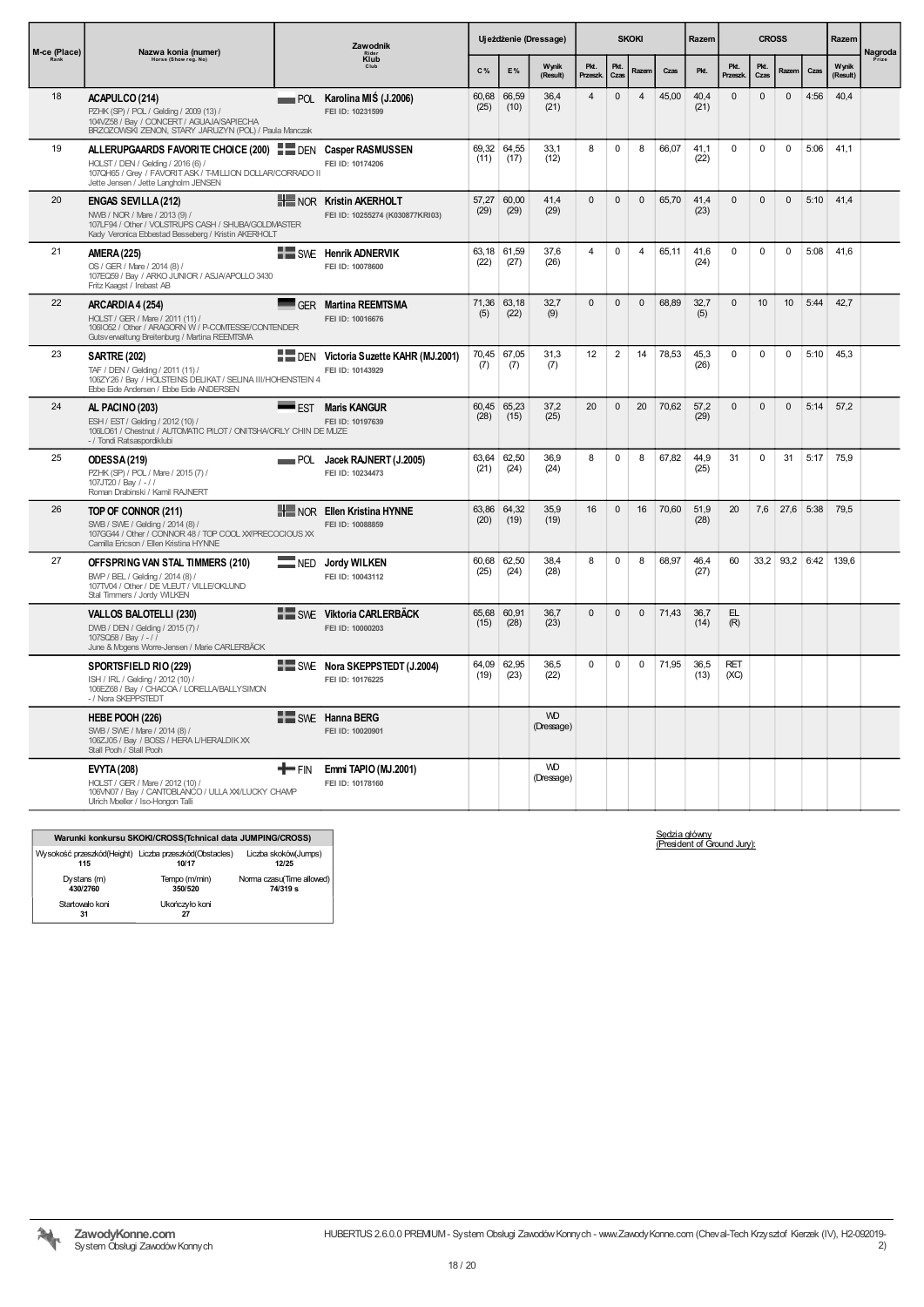



# Wyniki końcowe (Final results)

Konkurs nr: 3c / CCI- 3\*-S / Final Results (Competition No: 3c / )

| C - Tomasz Mossakowski - POL (10049773)   |  |
|-------------------------------------------|--|
| <b>B</b> - Józef Śnieżek - POL (10050206) |  |

B - Józef Śnieżek- POL (10050206) DT- Adelmo Mazza - ITA (10013770)

| M-ce (Place)   | Zawodnik<br>Nazwa konia (numer)<br>Rider<br>Klub<br>Horse (Show reg. No)                                                                                                                                 |           |                                                         | Ujeżdżenie (Dressage) |               |                   | <b>SKOKI</b>     |                |                | Razem |              | <b>CROSS</b>     |              |                     | Razem | Nagroda           |               |
|----------------|----------------------------------------------------------------------------------------------------------------------------------------------------------------------------------------------------------|-----------|---------------------------------------------------------|-----------------------|---------------|-------------------|------------------|----------------|----------------|-------|--------------|------------------|--------------|---------------------|-------|-------------------|---------------|
| Rank           |                                                                                                                                                                                                          |           |                                                         | C%                    | <b>B%</b>     | Wynik<br>(Result) | Pkt.<br>Przeszk. | Pkt.<br>Czas   | Razem          | Czas  | Pkt.         | Pkt.<br>Przeszk. | Pkt.<br>Czas | Razem               | Czas  | Wynik<br>(Result) | Prize         |
| $\mathbf{1}$   | EMILIA OF CHIN (323)<br>HOLST / GER / Mare / 2012 (10) /<br>106KP51 / Chestnut / CHIN CHAMP / NAOM XXII/ALCATRAZ<br>Stall Burgard ZG / Laura GILLMAIER                                                   |           | <b>POL Kamil RAJNERT</b><br>FEI ID: 10004624            | 70,71<br>(5)          | 75,24<br>(1)  | 27,0<br>(2)       | $\mathbf 0$      | 0              | 0              | 74,65 | 27<br>(1)    | 0                | 0            | $\mathbf 0$         | 6:19  | 27                | 500<br>EUR.   |
| $\overline{2}$ | <b>ICARO LB (309)</b><br>CDE / ESP / Male / 2009 (13) /<br>104QH91 / Bay / AVENTYNO / KARAMIRA LLB/<br>-/ Oscar LLADONOSA MONTULL                                                                        | $E = ESP$ | Nuria LLADONOSA PEIRETÓ<br>FEI ID: 10140844             | 72,14<br>(2)          | 69,29<br>(12) | 29,3<br>(4)       | $\mathbf{0}$     | $\mathbf{0}$   | $\mathbf{0}$   | 75,33 | 29,3<br>(2)  | $\mathbf{0}$     |              | $\mathbf{0}$        | 6:17  | 29,3              | 350<br>EUR.   |
| 3              | ESCARA GP (308)<br>HOLST / GER / Mare / 2012 (10) /<br>106WM20 / Bay / QUATERBACK / REVERDY/CARNABY<br>Jan-Gottfried Boening / Bärbel GENIFFKE                                                           | $E = ESP$ | <b>Esteban BENITEZ VALLE</b><br>FEI ID: 10032860        | 74,52<br>(1)          | 73,10<br>(3)  | 26,2<br>(1)       | $\overline{4}$   | 0              | 4              | 78,75 | 30,2<br>(4)  | 0                | 0            | $\mathbf 0$         | 6:04  | 30,2              | 300<br>EUR.   |
| $\overline{4}$ | <b>CASPIAN 15 (334)</b><br>ZFDP / GER / Gelding / 2014 (8) /<br>106ZD53 / Grey / L.B. CRUMBLE / O-HERALDIKA/HERALDIK XX<br>Hans Beil / Claas Hermann ROMEIKE                                             |           | SWE Louise ROMEIKE<br>FEI ID: 10019087                  | 69,52<br>(9)          | 73,57<br>(2)  | 28,5<br>(3)       | $\mathbf{0}$     | $\overline{2}$ | $\overline{2}$ | 85,62 | 30,5<br>(5)  | $\mathbf{0}$     | $\mathbf{0}$ | $\mathbf{0}$        | 6:28  | 30,5              | 200<br>EUR.   |
| 5              | <b>QUINTON 14 (322)</b><br>HANN / GER / Gelding / 2008 (14) /<br>105EP82 / Chestnut / QUICKSILBER (BRDBG) / AZUMA (HANN)/AMERIGO VESPUCCI (XX)<br>Dieter Otto / Julia Gillmaier                          |           | _____ POL  Julia GILLMAIER<br>FEI ID: 10141677          | 67,14<br>(12)         | 71,67<br>(7)  | 30,6<br>(10)      | $\mathbf 0$      | 0              | 0              | 80,24 | 30,6<br>(6)  | 0                | $\mathbf 0$  | $\mathbf 0$         | 6:17  | 30,6              | 150<br>EUR.   |
| 6              | <b>NUGGET (329)</b><br>SWB / SWE / Male / 2014 (8) /<br>106XW77 / Chestnut / MAGIC PARK / NONY/FUNAMBULE II<br>Stef an Lindblad / JL Häst                                                                |           | SWE Klara LIDEN KIRALY<br>FEI ID: 10097008              | 65,71<br>(19)         | 72,14<br>(4)  | 31,1<br>(12)      | $\mathbf{0}$     | $\mathbf{0}$   | 0              | 78,02 | 31,1<br>(7)  | $\mathbf{0}$     | $\mathbf{0}$ | $\mathbf{0}$        | 6:28  | 31,1              | <b>20 EUR</b> |
| $\overline{7}$ | CALLISTRO (306)<br>DWB / DEN / Male / 2007 (15) /<br>106MJ38 / Grey / CARDENTO 933 / MAHJONG/MAGO XX<br>BOO OG ANITA WICHMANN HOLMSTRÖM, LILLE SKENSVED / Annette NISSEN                                 |           | <b>DEN</b> Sophia STEGMANN<br>FEI ID: 10195708          | 68,10<br>(10)         | 67.38<br>(18) | 32,3<br>(14)      | $\mathbf 0$      | 0              | $\mathbf 0$    | 72,33 | 32,3<br>(8)  | 0                | 0            | $\mathbf 0$         | 6:14  | 32,3              | 20 EUR        |
| 8              | <b>ABILDGAARDS SYNERGI (303)</b><br>DWB / DEN / Mare / 2014 (8) /<br>106XR13 / Bay / CAPE TOWN S / ABILDGAARDS SAVANHA/LORENTIN<br>Ingeborg og J?m Abildgaard / Ingeborg ABILDGAARD, Joern ABILDGAARD    |           | <b>DEN</b> Simone VINTHER<br>FEI ID: 10059646           | 65,95<br>(16)         | 68,33<br>(16) | 32,9<br>(18)      | $\mathbf{0}$     | $\mathbf{0}$   | 0              | 77,66 | 32,9<br>(10) | $\mathbf{0}$     | $\mathbf{0}$ | $\mathbf{0}$        | 6:03  | 32,9              | 20 EUR        |
| 9              | MADAME D'ENGELBOURG Z (227) SING Louise ROMEIKE<br>ZANG / BEL / Mare / 2015 (7) /<br>106ZD46 / Grey / MYLORD CARTHAGO*HN / DIRWIES/DIAMANT DE SEMILLY<br>Pfeifer F. / Madeleine BRUGMAN, Brugman Holding |           | FEI ID: 10019087                                        | 70,00<br>(8)          | 70,48<br>(10) | 29,8<br>(6)       | $\overline{4}$   | 0              | 4              | 77,11 | 33,8<br>(11) | 0                | 0,4          | 0,4                 | 6:30  | 34,2              | 20 EUR        |
| 10             | ZAM F (325)<br>SWB / SWE / Male / 2014 (8) /<br>106UN41 / Bay / CONTHARGOS / ZAMORA/EPHEBE FOR EVER<br>Eva Gudmundsson / H?kansson Häst AB                                                               |           | SWE Henrik ADNERVIK<br>FEI ID: 10078600                 | 63,81<br>(22)         | 67,14<br>(19) | 34,5<br>(20)      | $\mathbf{0}$     | $\mathbf{0}$   | 0              | 77,53 | 34,5<br>(12) | $\pmb{0}$        | $\mathbf{0}$ | $\mathsf{O}\xspace$ | 6:23  | 34,5              | 20 EUR        |
| 11             | DIVA DE VISION (305)<br>DWB / DEN / Mare / 2009 (13) /<br>104XP96 / Bay / CONTENDRO I / IRISH VISION XX (IRE)/MNER'S LAMP XX<br>KEN MOERK & VIVIAN RYSLINGE, STROEBY (DEN) / Vivian Ryslinge             |           | DEN Vivan Mary RYSLINGE<br>FEI ID: 10127395             | 66,67<br>(14)         | 72,14<br>(4)  | 30,6<br>(10)      | $\overline{4}$   | 0              | 4              | 80,13 | 34,6<br>(13) | 0                | 0            | 0                   | 6:20  | 34,6              |               |
| 12             | CHACCADEE (302)<br>DWB / DEN / Mare / 2015 (7) /<br>106ZF46 / Chestnut / BOEGEGAARDENS CHACCO LIDO / JUNE/LANDJONKER<br>Lise Oelgod / Lise OELGOD                                                        |           | <b>THE DEN Casper RASMUSSEN</b><br>FEI ID: 10174206     | 63,81<br>(22)         | 65,71<br>(23) | 35,2<br>(24)      | $\mathbf{0}$     | $\mathbf{0}$   | 0              | 76,30 | 35,2<br>(14) | $\mathbf{0}$     | $\mathbf{0}$ | $\mathbf 0$         | 5:56  | 35,2              |               |
| 13             | <b>BALOTELLI (328)</b><br>OLDBG / - / Male / 2010 (12) /<br>105PH74 / Bay / BELISSIMO / FOLLII/FLORESTAN I<br>Juliane Alemani / Charlotta ENSKÄR                                                         |           | SWE Elsa ENSKÄR (MJ.2001)<br>FEI ID: 10196487           | 71.19<br>(3)          | 69.29<br>(12) | 29.8<br>(6)       | 8                | $\Omega$       | 8              | 77.69 | 37.8<br>(17) | $\Omega$         | $\Omega$     | $\mathbf 0$         | 5:58  | 37,8              |               |
| 14             | <b>WHARTON STREET (335)</b><br>SWB / SWE / Male / 2010 (12) /<br>105SK69 / Grev / CAMARO M/ QUICK STEP/QUITE EASY<br>Anna-Christina Larsson / Jelena FEMC                                                |           | SWE Jelena FEMIC<br>FEI ID: 10153277                    | 63,10<br>(24)         | 67,86<br>(17) | 34,5<br>(20)      | $\overline{4}$   | 1,6            | 5,6            | 84,30 | 40,1<br>(18) | $\Omega$         | $\Omega$     | $\mathbf{0}$        | 6:00  | 40,1              |               |
| 15             | CAVALIER (312)<br>ESH / - / Gelding / 2011 (11) /<br>106AV33 / Bay / CAYMAN / WELTFRAU/ALGOR<br>Kaire Kalm / Kaire KALM                                                                                  | EST       | <b>Kaire KALM</b><br>FEI ID: 10171785                   | 67,86<br>(11)         | 72,14<br>(4)  | 30,0<br>(9)       | 8                | 2,4            | 10,4           | 86,81 | 40,4<br>(19) | $\mathbf 0$      | $\mathbf 0$  | $\mathbf 0$         | 6:10  | 40,4              |               |
| 16             | <b>MILANA 23 (307)</b><br>BWBS / GBR / Mare / 2004 (18) /<br>103RQ64 / Bay / MEDOC / MORKA/FLEMMNGH<br>Walker, V. / Esteban BENITEZ VALLE, José CA?EDO ANGOSO                                            |           | <b>E. ESP Esteban BENITEZ VALLE</b><br>FEI ID: 10032860 | 64,05<br>(21)         | 62,62<br>(27) | 36,7<br>(27)      | $\overline{4}$   | $\mathbf{0}$   | $\overline{4}$ | 76,01 | 40,7<br>(20) | $\mathbf{0}$     | $\mathbf{0}$ | $\mathbf{0}$        | 6:11  | 40,7              |               |
| 17             | CARUCCIO PARADISE (330)<br>SWB / SWE / Gelding / 2015 (7) /<br>107GN49 / Bay / BRAVOUR 1197 / NIKI PARADISE/INDOCTRO<br>Mathilde Ahlburg / JL Häst, Tyga Equestrian AB                                   |           | SWE Johan LUNDIN<br>FEI ID: 10000206                    | 56,67<br>(35)         | 59,76<br>(33) | 41,8<br>(34)      | $\mathbf 0$      | 0,8            | 0,8            | 82,13 | 42,6<br>(23) | $\mathbf 0$      | $\mathbf 0$  | $\mathbf 0$         | 6:22  | 42,6              |               |



ZawodyKonne.com System Obsługi Zawodów Konnych HUBERTUS 2.6.0.0 PREMIUM- System Obsługi ZawodówKonnych - www.ZawodyKonne.com (Cheval-Tech Krzysztof Kierzek (IV), H2-092019-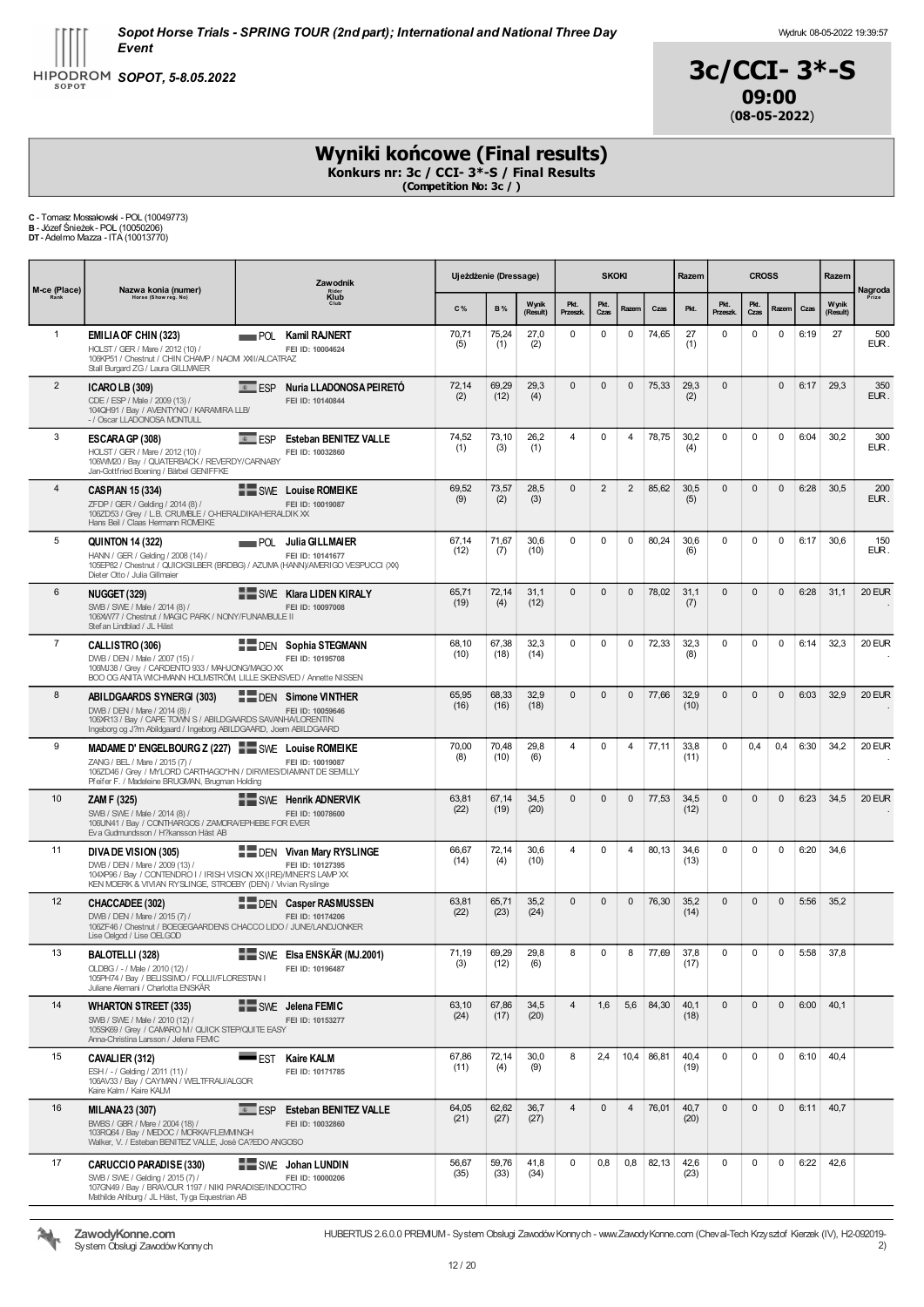| M-ce (Place) | Nazwa konia (numer)                                                                                                                                                                     |              | Zawodnik<br>Rider<br>Klub<br>Club                                                                                                         |                         | Ujeżdżenie (Dressage) |                   |                         | <b>SKOKI</b> |                |            | <b>CROSS</b><br>Razem |                    | Razem        | Nagroda          |      |                   |       |
|--------------|-----------------------------------------------------------------------------------------------------------------------------------------------------------------------------------------|--------------|-------------------------------------------------------------------------------------------------------------------------------------------|-------------------------|-----------------------|-------------------|-------------------------|--------------|----------------|------------|-----------------------|--------------------|--------------|------------------|------|-------------------|-------|
| Rank         | Horse (Show reg. No)                                                                                                                                                                    |              |                                                                                                                                           | C%                      | <b>B%</b>             | Wynik<br>(Result) | Pkt.<br>Przeszk.        | Pkt.<br>Czas | Razem          | Czas       | Pkt.                  | Pkt.<br>Przeszk.   | Pkt.<br>Czas | Razem            | Czas | Wynik<br>(Result) | Prize |
| 18           | <b>ROLEKS (311)</b><br>ESH / EST / Stallion / 2013 (9) /<br>106OF33 / Black / ROTSPON / PRIIMULA/PIKACHU DE MUZE<br>- / Kairi LINTS                                                     |              | ■EST Erkki HOIM<br>FEI ID: 10004103                                                                                                       | 61,19<br>(28)           | 61,43<br>(31)         | 38,7<br>(28)      | 4                       | $\mathbf{0}$ | 4              | 78,57      | 42,7<br>(24)          | $\mathbf 0$        | $\mathbf 0$  | $\mathbf{0}$     | 6:26 | 42,7              |       |
| 19           | ALLY NIGHTINGALE (310)<br>ESH / EST / Mare / 2014 (8) /<br>107FY48 / Grey / AUTOMATIC PILOT / /<br>- / OÜ Rannaküla Tall                                                                | ■EST         | Erkki HOIM<br>FEI ID: 10004103                                                                                                            | 60,24<br>(31)           | 62,14<br>(28)         | 38,8<br>(29)      | 4                       | $\mathbf 0$  | 4              | 80,66      | 42,8<br>(25)          | $\mathbf 0$        | 0            | $\mathbf 0$      | 6:25 | 42,8              |       |
| 20           | AMAZING STEEL (333)<br>SWB / SWE / Gelding / 2013 (9) /<br>106MU86 / Chestnut / RAMBO / STAINLESS STEEL XVTERTULLIAN XX<br>Emelie Borgström / Nathalie PERSSON                          |              | SWE Philippa MAGNUSSON<br>FEI ID: 10141923                                                                                                | 65,95<br>(16)           | 64,29<br>(25)         | 34,9<br>(22)      | 8                       | $\mathbf{0}$ | 8              | 79,15      | 42,9<br>(26)          | $\mathbf{0}$       | $\mathbf{0}$ | $\mathbf{0}$     | 5:57 | 42,9              |       |
| 21           | SOTOMAYOR (331)<br>SWB / SWE / Gelding / 2013 (9) /<br>107HN31 / Chestnut / BALTIMORE 1178 / LEI'S LILLY XXBE MY CHEIF XX<br>Irja Solner / Irja SOLNER                                  |              | SWE Johan LUNDIN<br>FEI ID: 10000206                                                                                                      | 60,00<br>(32)           | 61,90<br>(29)         | 39,0<br>(30)      | 4                       | $\mathbf 0$  | 4              | 74,55      | 43<br>(27)            | 0                  | 0            | 0                | 6:12 | 43                |       |
| 22           | FRANKY BOY (327)<br>SWB / SWE / Male / 2010 (12) /<br>105UL84 / Bay / LUCKY POINT HE 1121 / STRATINA II/HILL'S DOUBLE XX 809<br>Stef an Frank / Hanna BERG                              |              | <b>EXAMPLE Hanna BERG</b><br>FEI ID: 10020901                                                                                             | 62.38<br>(26)           | 66.90<br>(20)         | 35,4<br>(25)      | 8                       | $\mathbf 0$  | 8              | 77,85      | 43.4<br>(28)          | $\mathbf{0}$       | 1,6          | 1,6              | 6:33 | 45                |       |
| 23           | <b>MANOR (300)</b><br>CZEWB / CZE / Gelding / 2013 (9) /<br>106SS86 / Bay / -//<br>-/ Adela SVOBODOVA                                                                                   |              | CZE Miroslav TRUNDA<br>FEI ID: 10038986                                                                                                   | 57,38<br>(34)           | 61,90<br>(29)         | 40,4<br>(32)      | 4                       | $\mathbf 0$  | 4              | 76,23      | 44.4<br>(29)          | 0                  | 0,8          | 0,8              | 6:31 | 45,2              |       |
| 24           | CHODOW (321)<br>- / POL / Gelding / 2011 (11) /<br>106NC76 / Bay / - / /<br>SK Kozienice Sp. z o.o. / Slawomir PANASIUK                                                                 | <b>POL</b>   | Daria KOBIERNIK<br>FEI ID: 10003472                                                                                                       | 66,43<br>(15)           | 63,57<br>(26)         | 35,0<br>(23)      | 12                      | $\mathbf 0$  | 12             | 76,99      | 47<br>(31)            | $\mathbf 0$        | $\mathbf{0}$ | $\mathbf{0}$     | 6:17 | 47                |       |
| 25           | <b>MARIO GOMEZ (304)</b><br>TRAK / DEN / Male / 2012 (10) /<br>106XF59 / Black / ASTON MARTIN / MASAI AA/KOH-I-NOOR<br>Bolette J. Emde / Lone ANDERSEN, Johnny N?rgaard S?RENSEN        |              | <b>EEDEN Mia HASTRUP</b><br>FEI ID: 10008269                                                                                              | 70,71<br>(5)            | 65,24<br>(24)         | 32,0<br>(13)      | 8                       | 0,8          | 8,8            | 82,34      | 40,8<br>(21)          | 0                  | 6,8          | 6,8              | 6:46 | 47,6              |       |
| 26           | AIRCARE (314)<br>HOLST / GER / Gelding / 2007 (15) /<br>104DJ30 / Bay / ARTANI / ORCHIDEE XI/EXKURS<br>Soenke Wichmann / My Way Trading Oy                                              | <b>T</b> FIN | <b>Kia HYTTINEN</b><br>FEI ID: 10186496                                                                                                   | 65,24<br>(20)           | 69,29<br>(12)         | 32,7<br>(16)      | 8                       | 1,6          | 9,6            | 84,25      | 42,3<br>(22)          | $\pmb{0}$          | 6,8          | 6,8              | 6:46 | 49,1              |       |
| 27           | SHE'S MY MASTER (326)<br>ISH / IRL / Mare / 2008 (14) /<br>104MA18 / Other / MASTER IMP / OLYMPIC HILL/OLYMPIC LUX<br>Seamus Drea / Karin ANDERSSON                                     |              | SWE Maya ANDERSSON GOUVEIA<br>FEI ID: 10211837                                                                                            | 60,95<br>(30)           | 66,67<br>(21)         | 36,2<br>(26)      | 16                      | 0            | 16             | 79,99      | 52,2<br>(35)          | 0                  | 0            | 0                | 5:55 | 52,2              |       |
| 28           | FIELDHILL FANTASY (313)<br>FWB / FIN / Mare / 2010 (12) /<br>106VR39 / Bay / PIN ROCK'S BLACK VELVET / MONTANA IV/<br>Sari takala / Sini MÄNTTÄRI                                       | <b>T</b> FIN | <b>Veera MANNINEN</b><br>FEI ID: 10128294                                                                                                 | 63,10<br>(24)           | 71,43<br>(8)          | 32,7<br>(16)      | $\mathbf{0}$            | $\mathbf{0}$ | 0              | 73,57      | 32,7<br>(9)           | 20                 | 0,8          | 20,8 6:31        |      | 53,5              |       |
| 29           | <b>VIRTUE'S GUARDIAN (317)</b><br>HANN / GER / Gelding / 2012 (10) /<br>105ZM00 / Bay / UCCELLO / NEVER SAY NEVER 7/DORMELLO 2<br>Juliana Kaup / Juliana KAUP                           |              | GER Juliana KAUP<br>FEI ID: 10039092                                                                                                      | 61,67<br>(27)           | 56,90<br>(35)         | 40,7<br>(33)      | 8                       | 1,2          | 9,2            | 83,30      | 49,9<br>(33)          | 0                  | 4,4          | 4,4              | 6:40 | 54,3              |       |
| 30           | HUNTERS CHILI (319)<br>$-$ / IRL / Mare / 2003 (19) /<br>104HY92 / Chestnut / DESERT KNITGHT ** / HUNTERS FLEUR/<br>- / Annicken Jegersberg                                             |              | NOR Annicken JEGERSBERG<br>FEI ID: 10106431                                                                                               | 61,19<br>(28)           | 54,05<br>(36)         | 42,4<br>(35)      | 12                      | 1,6          |                | 13,6 84,66 | 56<br>(36)            | 0                  | $\mathbf{0}$ | $\mathbf{0}$     | 6:21 | 56                |       |
| 31           | STARLINGTON (301)<br>CZEWB / - / Gelding / 2013 (9) /<br>106HR14 / Bay / STALYPSO / QUEEN PILGRIM/QUIDAMS RUBIN<br>- / VET CARE FOR HORSES, s.r.o. - Adéla Svobodová                    |              | CZE Miroslav TRUNDA<br>FEI ID: 10038986                                                                                                   | 58,57<br>(33)           | 61,43<br>(31)         | 40,0<br>(31)      | 8                       | 2,8          |                | 10,8 87,50 | 50,8<br>(34)          | $\mathbf 0$        | 6            | 6                | 6:44 | 56,8              |       |
| 32           | <b>EKOLOG (324)</b><br>PZHK (M) / POL / Stallion / 2007 (15) /<br>103YT75 / Bay / DOUNBA (XX) / EKSPANSJA JP (MIVERITAS 6 (XO)                                                          |              | POL Zofia POGODZINSKA<br>FEI ID: 10098199<br>STADNINA KONI JANOW PODLASKI SP. Z O.O., JANOW PODLASKI (POL) / SK Janow Podlaski Sp. z o.o. | 55,24<br>(36)           | 57,14<br>(34)         | 43,8<br>(36)      | $\overline{\mathbf{4}}$ | $\mathbf{0}$ | $\overline{4}$ | 80,64      | 47,8<br>(32)          | $\mathbf{0}$       |              | 13,6 13,6 7:03   |      | 61,4              |       |
| 33           | ZARIOLA (332)<br>SWB / SWE / Mare / 2014 (8) /<br>107FX18 / Chestnut / ZALADIN M / TAMARIOLA/WELLINGTON<br>Lina & Margona Andersson / Philippa MAGNUSSON, Martin SJÖSTRÖM               |              | SWE Philippa MAGNUSSON<br>FEI ID: 10141923                                                                                                | 65,95<br>(16)           | 69,52<br>(11)         | 32,3<br>(14)      | 4                       | $\mathbf 0$  | 4              | 80,36      | 36,3<br>(15)          | 20                 |              | $10,4$ 30,4 6:55 |      | 66,7              |       |
|              | CANJO (316)<br>HOLST / GER / Gelding / 2011 (11) /<br>105WE70 / Other / CORMINT / CHATTE NOIRE/CONTENDER<br>Dohm, Volker / Frauke JENSEN, Wolfgang URBACH                               |              | GER Hella JENSEN (MJ.2002)<br>FEI ID: 10135736                                                                                            | 70,95<br>(4)            | 69,29<br>(12)         | 29,9<br>(8)       | $\mathbf{0}$            | $\mathbf 0$  | 0              | 66,38      | 29,9<br>(3)           | EL.<br>(FR)        |              |                  |      |                   |       |
|              | <b>IDEAL GIRL (320)</b><br>PZHK (W) / - / Mare / 2009 (13) /<br>105HF35 / Bay / CONTENDOR / ILUZJA/CISON<br>DARIA KOBIERNIK / Daria Kobiernik                                           |              | <b>POL</b> Daria KOBIERNIK<br>FEI ID: 10003472                                                                                            | 70,24<br>(7)            | 71,19<br>(9)          | 29,3<br>(4)       | 16                      | $\mathbf 0$  | 16             | 73,70      | 45,3<br>(30)          | <b>RET</b><br>(XC) |              |                  |      |                   |       |
|              | LORD RICELLO (318)<br>KWPN / NED / Gelding / 2005 (17) /<br>104IP24 / Bay / CARICELLO / GABY/BOREAS<br>E. GELDERMAN, HATTEM (NED) / Rosa Helene SABBASEN, Steinar SABBASEN              |              | NOR Rosa Helene SABBASEN (MJ.2001)<br>FEI ID: 10144422                                                                                    | 67,14<br>(12)           | 66,19<br>(22)         | 33,3<br>(19)      | 4                       | $\mathbf 0$  | $\overline{4}$ | 71,65      | 37,3<br>(16)          | EL(R)              |              |                  |      |                   |       |
|              | <b>BOFEY CLICK (315)</b><br>SWB / SWE / Gelding / 2009 (13) /<br>104UX47 / Other / CHIRLON / BALLYBOFEY XXIDISTINCTLY<br>PERSSON, ELISABETH (SWE) / TM Ratsuvalmennus/ Sanna Siltakorpi |              | <b>T</b> FIN Sanna SILTAKORPI<br>FEI ID: 10009498                                                                                         | <b>WD</b><br>(Dressage) |                       |                   |                         |              |                |            |                       |                    |              |                  |      |                   |       |

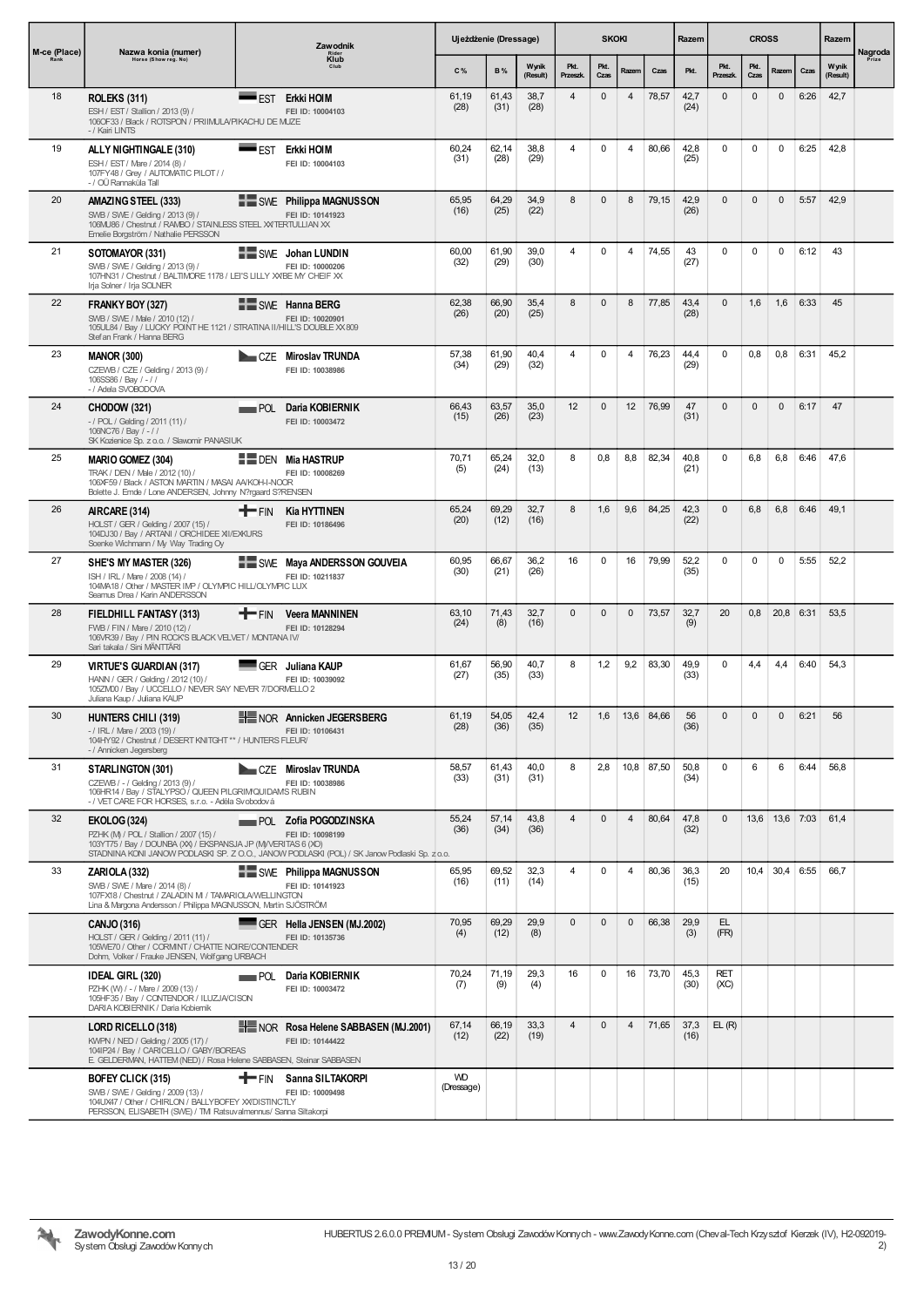|                                                               | Warunki konkursu SKOKI/CROSS(Tchnical data JUMPING/CROSS) |                                         |
|---------------------------------------------------------------|-----------------------------------------------------------|-----------------------------------------|
| Wysokość przeszkód(Height) Liczba przeszkód(Obstacles)<br>120 | 11/18                                                     | Liczba skoków(Jumps)<br>13/28           |
| Dystans (m)<br>470/3560                                       | Tempo (m/min)<br>350/550                                  | Norma czasu(Time allowed)<br>$81/389$ s |
| Startowało koni<br>37                                         | Ukończyło koni<br>33                                      |                                         |

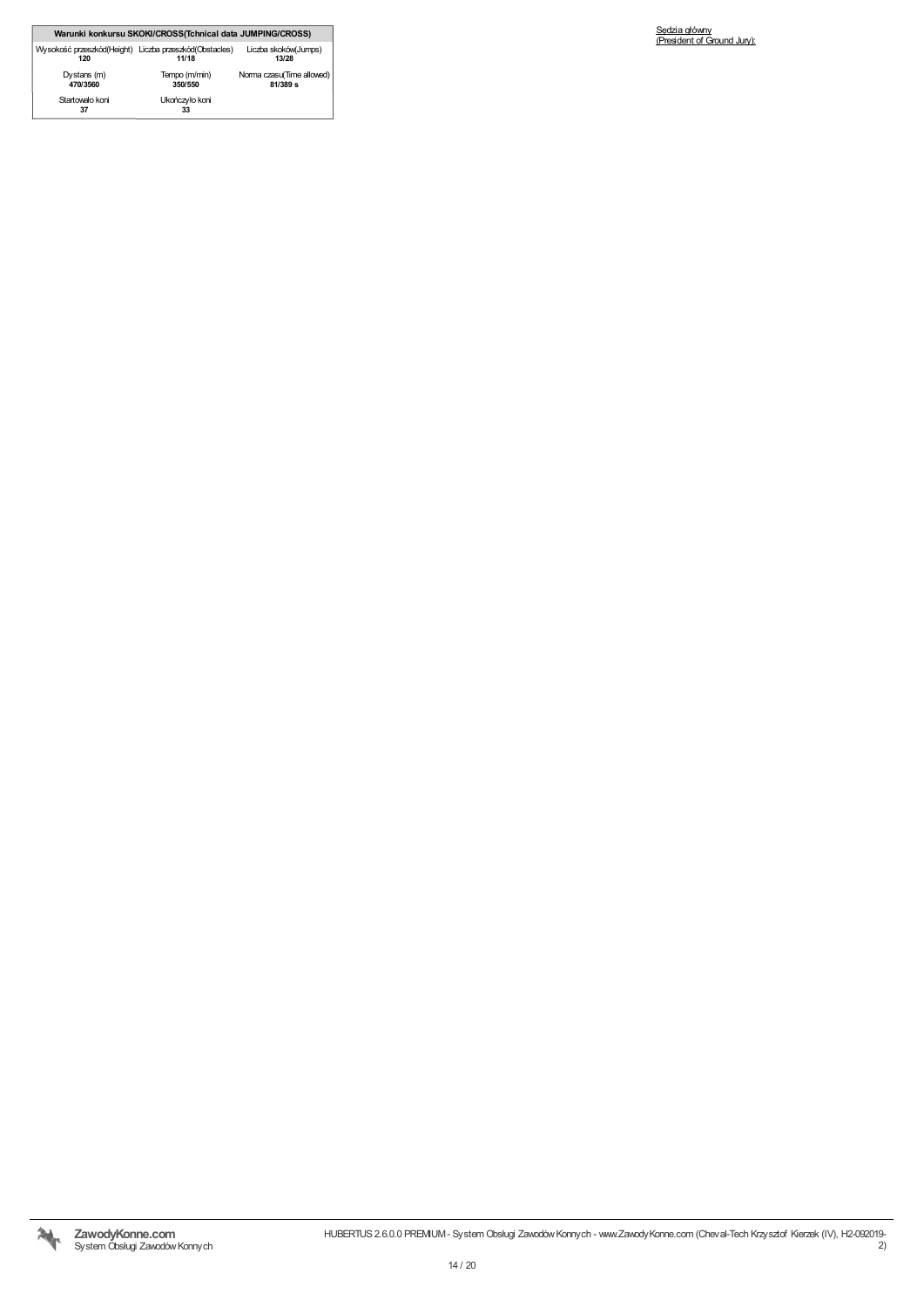



# Wyniki końcowe (Final results)

Konkurs nr: 5b / CCI- 4\*-L / Final Results (Competition No: 5b / )

C - Tomasz Mossakowski - POL (10049773) B - Jutta Koivula - FIN(10049152) H - Małgorzata Chajęcka - POL (10149409) DT-Robert Ramsden -GBR(10014902)

|                |                                                                                                                                                                                                                                                      |                                                         | Zawodnik     |                          |               | Ujeżdżenie (Dressage) |                    |                | <b>CROSS</b>   |       |             | Razem                   |              | <b>SKOKI</b>   |       |                   | Razem            |  |
|----------------|------------------------------------------------------------------------------------------------------------------------------------------------------------------------------------------------------------------------------------------------------|---------------------------------------------------------|--------------|--------------------------|---------------|-----------------------|--------------------|----------------|----------------|-------|-------------|-------------------------|--------------|----------------|-------|-------------------|------------------|--|
| M-ce (Place)   | Nazwa konia (numer)<br>Horse (Show reg. No)                                                                                                                                                                                                          | Rider<br>Klub<br>Club                                   | C%           | <b>E%</b>                | H%            | Wynik<br>(Result)     | Pkt.<br>Przeszk.   | Pkt.<br>Czas   | Razem          | Czas  | Pkt.        | Pkt.<br>Przeszk.        | Pkt.<br>Czas | Pkt.<br>Razem  | Czas  | Wynik<br>(Result) | Nagroda<br>Prize |  |
| $\mathbf{1}$   | <b>CORPOUBET AT (458)</b><br>SWB / SWE / Gelding / 2013 (9) /<br>106MJ22 / Chestnut / CORPORAL VDL / BULGARI/BALOUBET DU ROUET<br>Tobias Nilsson / Amanda STAAM                                                                                      | <b>EXAMPLE Amanda STAAM</b><br>FEI ID: 10031631         | 63.57<br>(6) | 65,95<br>(4)             | 64.29<br>(4)  | 35.4<br>(6)           | $\Omega$           | $\Omega$       | $\Omega$       | 10:00 | 35.4<br>(3) | $\Omega$                | $\Omega$     | $\Omega$       | 74.62 | 35.4              | <b>1000 EUR</b>  |  |
| $\overline{2}$ | LIBERTINA (456)<br>DSP (BRAND) / POL / Mare / 2009 (13) /<br>104SU43 / Bay / CON SHERRY / LIBRA (SP)/WEST (HANN)<br>SK Bielin / Anna Manczak                                                                                                         | POL Mateusz KIEMPA<br>FEI ID: 10063864                  | 71,67<br>(1) | 65,95<br>(4)             | 66,19<br>(2)  | 32,1<br>(2)           | $\Omega$           | $\overline{4}$ | $\overline{4}$ | 10:13 | 36,1<br>(4) | $\Omega$                | $\Omega$     | $\Omega$       | 71,62 | 36,1              | 750 EUR.         |  |
| 3              | WAIKIKI 207 (459)<br>HOLST / GER / Mare / 2006 (16) /<br>103UW89 / Grey / QUINAR Z / SILA/SAN PATRIGNANO CASSINI<br>THOMSEN HANS, HOERUP (GER) / Louise ROMEIKE, Hans THOMSEN                                                                        | <b>NEW SWE</b> Louise ROMEIKE<br>FEI ID: 10019087       | (2)          | 66,19 71,67<br>(1)       | 69.05<br>(1)  | 31.0<br>(1)           | $\Omega$           | 2.4            | 2.4            | 10:09 | 33.4<br>(1) | $\overline{4}$          | $\Omega$     | $\overline{4}$ | 74.44 | 37.4              | 500 EUR.         |  |
| $\overline{4}$ | <b>SIR GREG (452)</b><br>OLDBG / GER / Gelding / 2010 (12) /<br>104RK62 / Bay / SIR GREGORY / RAFFINESSE/ROYAL DIAMOND<br>Regina Wriggers / Equisport Tolmu Team & Nuuttila Pia & Tolmunen Petri                                                     | $+$ FIN<br><b>Veera MANNINEN</b><br>FEI ID: 10128294    | (5)          | 65.00 67.14<br>(3)       | 63.81<br>(5)  | 34.7<br>(4)           | $\Omega$           | $\Omega$       | $\Omega$       | 9:48  | 34.7<br>(2) | $\overline{4}$          | $\Omega$     | $\overline{4}$ | 74.28 | 38.7              | 400 EUR.         |  |
| 5              | <b>CHOCOLAT DE LIGNIERE (454) IF ITA</b><br>SF / FRA / Gelding / 2012 (10) /<br>106DU17 / Black / CONRAD / KALINE COLLONGES/VIDEO ROCK<br>- / Giuseppe SORDI                                                                                         | Simone SORDI<br>FEI ID: 10005480                        | (8)          | 62.62 61.90<br>(9)       | 62.14<br>(8)  | 37.8<br>(8)           | $\Omega$           | 4.4            | 4.4            | 10:14 | 42.2<br>(6) | $\Omega$                | 1.2          | 1.2            | 78.07 | 43.4              | 350 EUR          |  |
| 6              | <b>BALLYPATRICK SRS (450)</b><br>ISH / IRL / Gelding / 2011 (11) /<br>105TH93 / Bay / PACINO / BALLYPATRICK ROMANCE/CLOVER HILL<br>- / Ruy Fonseca and Renata Rabello Costa                                                                          | <b>SP BRA Ruy FONSECA</b><br>FEI ID: 10004343           | (4)          | 65,48 68,10 65,24<br>(2) | (3)           | 33,7<br>(3)           | $\Omega$           | 10             | 10             | 10:28 | 43,7<br>(7) | $\Omega$                | 0.4          | 0.4            | 77,00 | 44,1              |                  |  |
| $\overline{7}$ | <b>CONTINUE DE VISION (451)</b><br>DWB / DEN / Mare / 2010 (12) /<br>106BZ48 / Bay / CONTENDRO I / IRISH VISION XX (IRE)/MINER'S LAMP XX<br>VIVIAN RYSLINGE, STROEBY (DEN) / Ma HASTRUP                                                              | <b>DEN Mia HASTRUP</b><br>FEI ID: 10008269              | (3)          | 65,71 65,00<br>(6)       | 63.81<br>(5)  | 35,2<br>(5)           | $\Omega$           | 1,6            | 1,6            | 10:07 | 36,8<br>(5) | 8                       | 1,6          | 9.6            | 79,47 | 46,4              |                  |  |
| 8              | <b>COMMANDER VG (455)</b><br>DWB / DEN / Geldina / 2011 (11) /<br>105VR97 / Bay / VIEGAARD'S COME BACK II / NIONE FORTUNA/ABANTOS NRA STB 83 4<br>M & B KLOVE-MOGENSEN, HOBRO / M And B. Kloeve-Mogensen M AND B. KLOEVE-MOGENSEN, Aistis VITKAUSKAS | <b>THE EXECUTE AISTS VITKAUSKAS</b><br>FEI ID: 10007111 | (10)         | 50,95 52,14<br>(10)      | 51,67<br>(10) | 48.4<br>(10)          | $\Omega$           | $\Omega$       | $\Omega$       | 9:33  | 48.4<br>(8) | $\overline{\mathbf{A}}$ | 1,2          | 5,2            | 78,92 | 53.6              |                  |  |
| 9              | <b>SNIPES (453)</b><br>HANN / GER / Gelding / 2007 (15) /<br>104YV43 / Other / SEBORGA XX / MARIE LOUISE/MAURICE<br>Lührs-Behnke, JAn / Wewer, Merle                                                                                                 | GFR Jule WEWER<br>FEI ID: 10031439                      | (9)          | 59.52 62.86<br>(8)       | 60.48<br>(9)  | 39.0<br>(9)           | 20                 | 9.2            | 29.2           | 10:26 | 68.2<br>(9) | 8                       | 0.4          | 8.4            | 76.37 | 76.6              |                  |  |
|                | <b>GRAND SUPREME (457)</b><br>PZHK (SP) / POL / Mare / 2008 (14) /<br>104KU12 / Chestnut / CHEF SUPREME XX / GRENLANDIA (SP)/LANDOS (HOLST)<br>STADNINA KONI RACOT SP. Z O.O., RACOT (POL) / Paula Manczak                                           | <b>POL Mateusz KIEMPA</b><br>FEI ID: 10063864           | (7)          | 62.86 63.33 63.10<br>(7) | (7)           | 36.9<br>(7)           | <b>REZ</b><br>(XC) |                |                |       |             |                         |              |                |       |                   |                  |  |

|                            | Warunki konkursu CROSS/SKOKI(Tchnical data CROSS/JUMPING) |                                       |
|----------------------------|-----------------------------------------------------------|---------------------------------------|
| Wysokość przeszkód(Height) | Liczba przeszkód(Obstacles)<br>26/11                      | Liczba skoków(Jumps)<br>42/13         |
| Dystans (m)<br>5720/470    | Tempo (m/min)<br>570/375                                  | Norma czasu(Time allowed)<br>603/76 s |
| Startowało koni<br>10      | Ukończyło koni<br>9                                       |                                       |

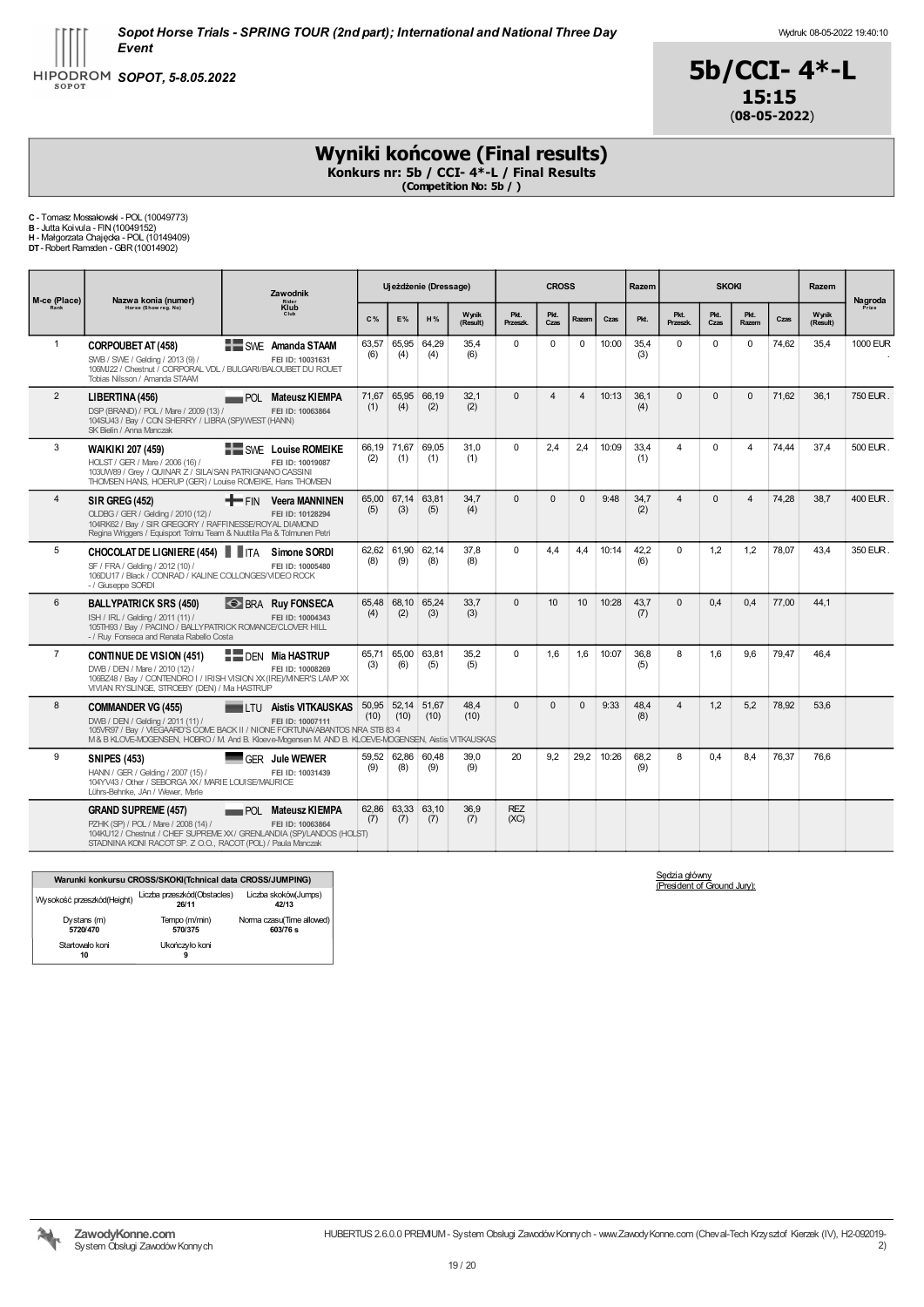



# Wyniki końcowe (Final results)

Konkurs nr: 4c / CCI- 4\*-S / Final Results (Competition No: 4c / )

C - Jutta Koivula - FIN(10049152) B - Peter Eck- BUL (10018289) DT-Robert Ramsden -GBR(10014902)

| M-ce (Place)   | Nazwa konia (numer)                                                                                                                                                                | Zawodnik                                                                                                                  |               |                     | Ujeżdżenie (Dressage) |                  | <b>SKOKI</b>   |              |            | Razem        |                    | <b>CROSS</b> |             |      | Razem             | Nagroda  |
|----------------|------------------------------------------------------------------------------------------------------------------------------------------------------------------------------------|---------------------------------------------------------------------------------------------------------------------------|---------------|---------------------|-----------------------|------------------|----------------|--------------|------------|--------------|--------------------|--------------|-------------|------|-------------------|----------|
| Rank           | Horse (Show reg. No)                                                                                                                                                               | Rider<br>Klub                                                                                                             | C%            | <b>B%</b>           | Wynik<br>(Result)     | Pkt.<br>Przeszk. | Pkt.<br>Czas   | Razem        | Czas       | Pkt.         | Pkt.<br>Przeszk.   | Pkt.<br>Czas | Razem       | Czas | Wynik<br>(Result) | Prize    |
| $\mathbf{1}$   | <b>FOCUS FILIOCUS (418)</b><br>SWEDISH WARMBLOOD / SWE / Male / -/                                                                                                                 | <b>SWE Niklas LINDBACK</b><br>FEI ID: 10005121                                                                            | 69,76<br>(3)  | 69,52<br>(2)        | 30,4<br>(3)           | $\overline{4}$   | 0              | 4            | 81,04      | 34,4<br>(3)  | $\mathbf 0$        | 2,4          | 2,4         | 6:51 | 36,8              | 1000 EUR |
| $\overline{2}$ | FERNANDO-UKATO (416)<br>KWPN / NED / Male / 2010 (12) /<br>105QQ09 / Chestnut / UKATO / PAULA/HOLLAND<br>H.J. STEGGINK, MANDERVEEN (NED) / Mariette NORLING                        | SWE Katrin NORLING<br>FEI ID: 10000207                                                                                    | 74,52<br>(1)  | 68,57<br>(3)        | 28,5<br>(1)           | $\mathbf 0$      | $\mathbf{0}$   | $\mathbf{0}$ | 76,90      | 28,5<br>(1)  | $\mathbf{0}$       | 9,6          | 9,6         | 7:09 | 38,1              | 750 EUR. |
| 3              | DWB / DEN / Gelding / 2007 (15) /<br>104UL13 / Bay / CANDILLO 3 / HEINSGARDENS CHICA/SOLOS LANDTINUS<br>HENNING HEIN, RIBE (DEN) / David Lindgren and Emilie Laumann               | HEINSGAARDENS CHILLO (412) HEINOR Emilie Lindgren LAUMANN<br>FEI ID: 10130483                                             | 64,76<br>(6)  | 62,86<br>(9)        | 36,2<br>(10)          | $\mathbf 0$      | $\mathbf 0$    | 0            | 80,26      | 36,2<br>(5)  | 0                  | 3,6          | 3,6         | 6:54 | 39,8              | 500 EUR. |
| 4              | UTRERA AA 35 1 (408)<br>AECCAÁ / ESP / Mare / 2013 (9) /<br>106NA72 / Grey / VELOCE DE FAVI / HACENDOSA 27 45/<br>YEGUADA ALMENARA ALTA CB / José CA?EDO ANGOSO                    | <b>EXECUTE: ESP</b> Esteban BENITEZ VALLE<br>FEI ID: 10032860                                                             | 64,29<br>(8)  | 59.52<br>(11)       | 38,1<br>(11)          | $\mathbf 0$      | 0,4            | 0,4          | 82,32      | 38,5<br>(7)  | $\mathbf{0}$       | 2,4          | 2,4         | 6:51 | 40,9              | 400 EUR. |
| 5              | <b>FRECKENHAM TED (417)</b><br>- / GBR / Gelding / 2008 (14) /<br>106AQ57 / Bay / BAHAMIAN BOUNTY / SHEER GOLD/CUTLASS<br>P.V. & Mrs J.P. Jackson / Marie CARLERBÄCK               | SWE Viktoria CARLERBACK<br>FEI ID: 10000203                                                                               | 65,48<br>(4)  | 65,95<br>(4)        | 34,3<br>(4)           | $\mathbf 0$      | $\overline{2}$ | 2            | 86,61      | 36.3<br>(6)  | 0                  | 5,6          | 5,6         | 6:59 | 41,9              | 350 EUR  |
| 6              | CORADINE-S (403)<br>DWB / DEN / Mare / 2011 (11) /<br>106BY28 / Bay / CARRICO / JUNE/LANDJONKER<br>MARGRETHE STEFFENSEN, GUDBJERG FYN / Casper RASMUSSEN                           | <b>FILE DEN Casper RASMUSSEN</b><br>FEI ID: 10174206                                                                      | 56,90<br>(14) | 54,76<br>(16)       | 44,2<br>(15)          | $\mathbf{0}$     | 0              | 0            | 81,54      | 44,2<br>(11) | 0                  | 0,4          | 0,4         | 6:46 | 44,6              |          |
| $\overline{7}$ | <b>RED DREAM PRINCES (413)</b><br>BAVAR / - / Mare / 2012 (10) /<br>105XO43 / Bay / SIR DONNERHALL / RONJA/RITUAL<br>Ludwig Gillmaier / Ludwig GILLMAIER                           | Julia GILLMAIER<br><b>POL</b><br>FEI ID: 10141677                                                                         | 60,95<br>(12) | 58,57<br>(13)       | 40,2<br>(12)          | $\mathbf 0$      | 0,4            | 0,4          | 82,30      | 40,6<br>(8)  | $\mathbf 0$        | 5,6          | 5,6         | 6:59 | 46,2              |          |
| 8              | SHJABRINA (404)<br>- / DEN / Mare / 2006 (16) /<br>- / MA HASTRUP                                                                                                                  | <b>E</b> DEN Mia HASTRUP<br>FEI ID: 10008269<br>104DD17 / Bay / BIRKHOF'S GRAFENSTOLZ / SHJA-NIRAK/BLUE HORS HERTUG       | 63,10<br>(11) | 65,48<br>(5)        | 35,7<br>(7)           | 8                | 0              | 8            | 80,19      | 43,7<br>(10) | $\mathbf{0}$       | 14,8         | 14,8 7:22   |      | 58,5              |          |
| 9              | GASKON (400)<br>- / BUL / Male / 2010 (12) /<br>106MC00 / Bay / -//<br>Grigor Nushev / Nay den TODOROV                                                                             | <b>Petar MARCHEV</b><br><b>BUL</b><br>FEI ID: 10012980                                                                    | 55,48<br>(15) | 57,38<br>(14)       | 43,6<br>(14)          | 8                | 0              | 8            | 80,90      | 51,6<br>(13) | 0                  | 8            | 8           | 7:05 | 59,6              |          |
| 10             | TRNKA-RUF (402)<br>CZEWB / CZE / Mare / 2012 (10) /<br>105ZT79 / Bay / CORLENSKY G / TUNDRA (AMON - 48)/AMON<br>Karel Ruzicka, jr. / VET CARE FOR HORSES, s.r.o. - Adéla Svobodová | CZE Miroslav TRUNDA<br>FEI ID: 10038986                                                                                   | 55,24<br>(16) | 56,43<br>(15)       | 44,2<br>(15)          | 8                | 1,6            | 9,6          | 86,00      | 53,8<br>(15) | $\mathbf{0}$       | 9,6          | 9,6         | 7:09 | 63,4              |          |
| 11             | PRINCESS PANCAKE (410)<br>WESTF / GER / Mare / 2007 (15) /<br>1041G03 / Bay / PIK LABIONICS / KLEEGIRL XX GRAUER WICHT<br>Unkenholz, Robert / Kaup, Juliana                        | GER<br>Juliana KAUP<br>FEI ID: 10039092                                                                                   | 59,76<br>(13) | 59,52<br>(11)       | 40,4<br>(13)          | 8                | 4,4            | 12,4         | 92,51      | 52,8<br>(14) | 0                  | 16,4         | 16,4        | 7:26 | 69,2              |          |
| 12             | SHUTTERFLYKE (401)<br>NRPS / NED / Mare / 2011 (11) /<br>105QE71 / Bay / SIR SHUTTERFLY / ZARAMBA/BMC KIGALI<br>S.BIJZITTER & MV M.J. ROOS-KERKHOF, DONKERBROEK / Svobodova Adela  | CZE Miroslav TRUNDA<br>FEI ID: 10038986                                                                                   | (17)          | 54,52 54,05<br>(17) | 45,7<br>(17)          | 12               | 1,2            |              | 13,2 84,90 | 58,9<br>(17) | $\mathbf{0}$       | 11,2         | $11,2$ 7:13 |      | 70,1              |          |
| 13             | <b>BETTER LUCK (409)</b><br>PZHK (M) / POL / Gelding / 2008 (14) /<br>104IA33 / Bay / TOP GUN / BAJDA/DZIELZAN                                                                     | GER Martina REEMTSMA<br>FEI ID: 10016676<br>STADNINA KONI OCHABY SP. Z O.O., OCHABY WIELKIE (POL) / Reemtsma, Dr. Martina | 64,52<br>(7)  | 64,05<br>(8)        | 35,7<br>(7)           | $\mathbf 0$      | 0              | 0            | 81,26      | 35,7<br>(4)  | 20                 | 38           | 58          | 8:20 | 93,7              |          |
|                | HULLIEBULLIE (415)<br>KWPN / NED / Male / 2012 (10) /<br>106EK92 / Grey / ZACHAROV / PAULA/HOLLAND<br>H.J. STEGGINK, MANDERVEEN (NED) / Magnus NORLING, Mariette NORLING           | SWE Katrin NORLING<br>FEI ID: 10000207                                                                                    | (2)           | 71,43 71,19<br>(1)  | 28,7<br>(2)           | $\overline{4}$   | 1,6            | 5,6          | 85,60      | 34,3<br>(2)  | $EL$ ( $FR$ )      |              |             |      |                   |          |
|                | <b>MIDT-WEST FAVEUR (407)</b><br>DWB / DEN / Gelding / 2012 (10) /<br>106DN37 / Bay / CHARMEUR / MIDT-WEST GLAMOUR/I.P.S. GRIBALDI<br>POUL ERIK NIELSEN. SPJALD / Bianca WALTON    | <b>DEN</b> Bianca WALTON<br>FEI ID: 10059643                                                                              | (10)          | 64,05 65,24<br>(7)  | 35,4<br>(6)           | 8                | 0              | 8            | 78,12      | 43,4<br>(9)  | EL (FR)            |              |             |      |                   |          |
|                | <b>EDDIE WELD (411)</b><br>HANN / GER / Gelding / 2012 (10) /<br>106CE81 / Other / EMBASSY I / CORA/COLWAY BOLD XX<br>Heide Brüggemann / Beeke JANKOWSKI                           | GFR Beeke JANKOWSKI<br>FEI ID: 10003707                                                                                   | (8)           | 64,29 65,48<br>(5)  | 35,1<br>(5)           | 8                | 2.8            |              | 10,8 88,32 | 45,9<br>(12) | <b>RET</b><br>(XC) |              |             |      |                   |          |
|                | <b>CONSTANTIN M (405)</b><br>HANN / GER / Gelding / 2004 (18) /<br>103GH96 / Grey / CONCETTO / GRANNY/GARDEULAN II<br>MEYER, FRITZ, WAHRENHOLZ (GER) / MA HASTRUP                  | <b>NE DEN Mia HASTRUP</b><br>FEI ID: 10008269                                                                             | (5)           | 65,24 62,62<br>(10) | 36,1<br>(9)           | 12               | 7,2            |              | 19,2 99,70 | 55,3<br>(16) | VVD (XC)           |              |             |      |                   |          |

HUBERTUS 2.6.0.0 PREMIUM- System Obsługi ZawodówKonnych - www.ZawodyKonne.com (Cheval-Tech Krzysztof Kierzek (IV), H2-092019-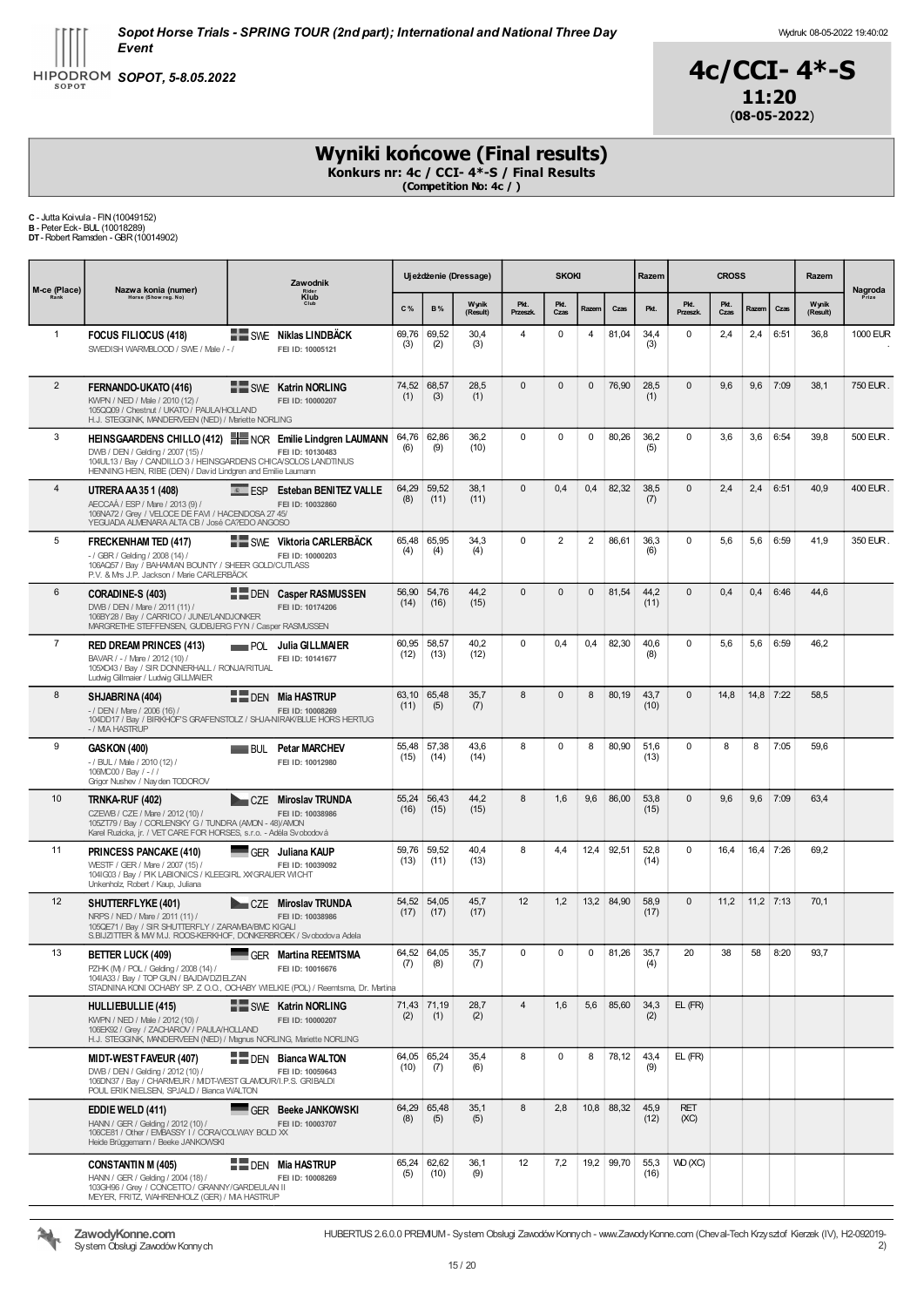| M-ce (Place)<br>Rank | Nazwa konia (numer)<br>Horse (Show reg. No)                                                                                            | Zawodnik                                        |                | Ujeżdżenie (Dressage) |                   | <b>SKOKI</b>            |              |       | Razem |      |                        | <b>CROSS</b> |            |  | Nagroda           |       |
|----------------------|----------------------------------------------------------------------------------------------------------------------------------------|-------------------------------------------------|----------------|-----------------------|-------------------|-------------------------|--------------|-------|-------|------|------------------------|--------------|------------|--|-------------------|-------|
|                      |                                                                                                                                        | $\overset{Rider}{\underset{Club}{\text{Klub}}}$ | C <sub>%</sub> | <b>B%</b>             | Wynik<br>(Result) | Pkt.<br><b>Przeszk.</b> | Pkt.<br>Czas | Razem | Czas  | Pkt. | Pkt.<br><b>Przeszk</b> | Pkt.<br>Czas | Razem Czas |  | Wynik<br>(Result) | Prize |
|                      | <b>LONDON BLUE (414)</b>                                                                                                               | $\blacktriangle$ surf<br><b>Beat DANNER</b>     | 51,67          | 54,05                 | 47,1              | EL(OT)                  |              |       |       |      |                        |              |            |  |                   |       |
|                      | CH / SUI / Gelding / 2007 (15) /<br>105DG95 / Bay / LONDONDERRY / DIE CLEOPATRA/IL CAPRICCIO<br>MERET&MCHAEL ESER-WEHRLI / Danner Beat | FEI ID: 10138307                                | (18)           | (17)                  | (18)              |                         |              |       |       |      |                        |              |            |  |                   |       |

|                                                               | Warunki konkursu SKOKI/CROSS(Tchnical data JUMPING/CROSS) |                                         |
|---------------------------------------------------------------|-----------------------------------------------------------|-----------------------------------------|
| Wysokość przeszkód(Height) Liczba przeszkód(Obstacles)<br>125 | 12/22                                                     | Liczba skoków(Jumps)<br>15/34           |
| Dystans (m)<br>510/3840                                       | Tempo (m/min)<br>375/570                                  | Norma czasu(Time allowed)<br>$82/405$ s |
| Startowało koni<br>18                                         | Ukończyło koni<br>13                                      |                                         |